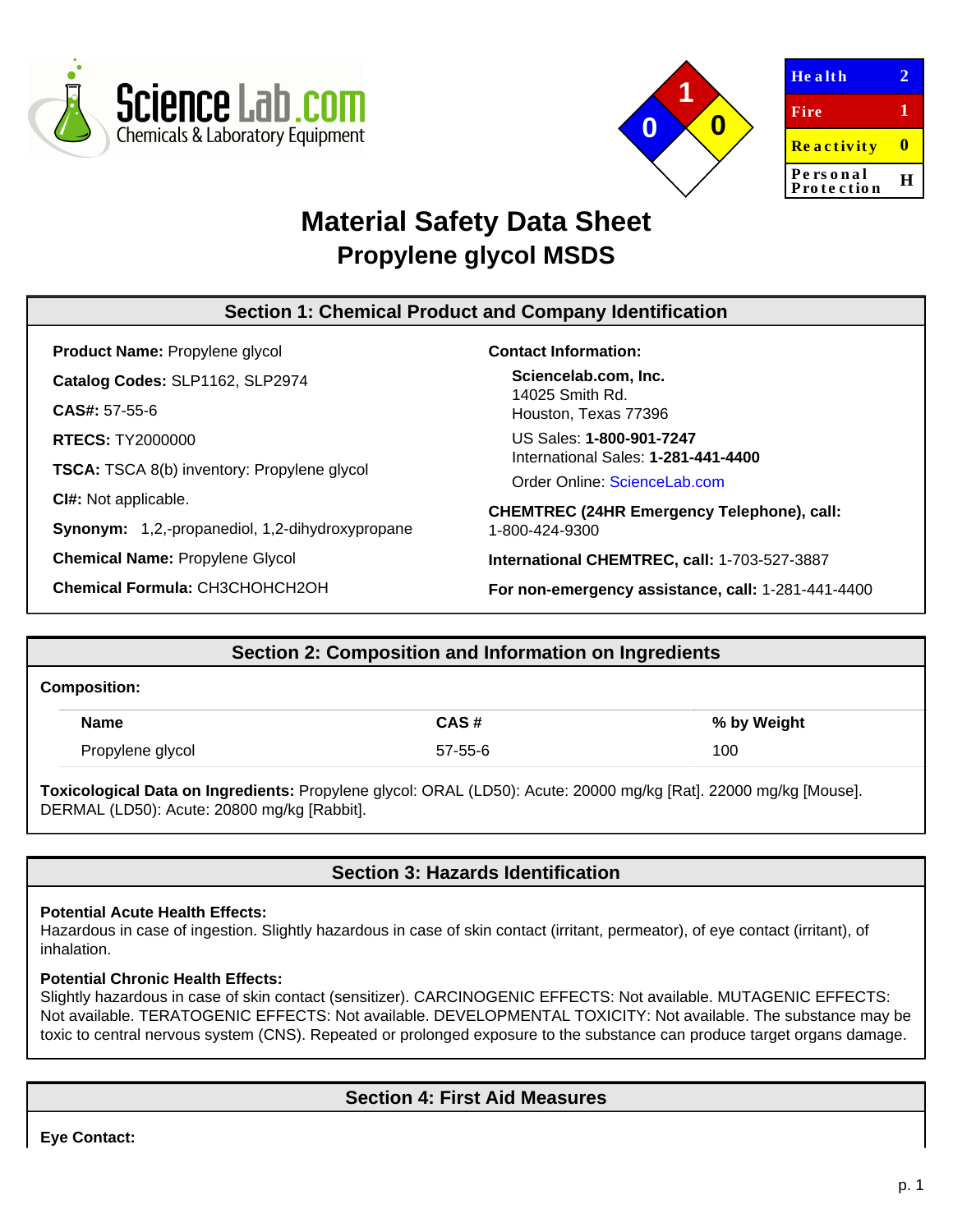Check for and remove any contact lenses. Immediately flush eyes with running water for at least 15 minutes, keeping eyelids open. Cold water may be used. Get medical attention.

#### **Skin Contact:**

In case of contact, immediately flush skin with plenty of water. Cover the irritated skin with an emollient. Remove contaminated clothing and shoes. Cold water may be used.Wash clothing before reuse. Thoroughly clean shoes before reuse. Get medical attention.

### **Serious Skin Contact:**

Wash with a disinfectant soap and cover the contaminated skin with an anti-bacterial cream. Seek immediate medical attention.

#### **Inhalation:**

If inhaled, remove to fresh air. If not breathing, give artificial respiration. If breathing is difficult, give oxygen. Get medical attention.

#### **Serious Inhalation:** Not available.

#### **Ingestion:**

Do NOT induce vomiting unless directed to do so by medical personnel. Never give anything by mouth to an unconscious person. If large quantities of this material are swallowed, call a physician immediately. Loosen tight clothing such as a collar, tie, belt or waistband.

**Serious Ingestion:** Not available.

# **Section 5: Fire and Explosion Data**

**Flammability of the Product:** May be combustible at high temperature.

**Auto-Ignition Temperature:** 371°C (699.8°F)

**Flash Points:** CLOSED CUP: 99°C (210.2°F). OPEN CUP: 107°C (224.6°F) (Cleveland).

**Flammable Limits:** LOWER: 2.6% UPPER: 12.5%

**Products of Combustion:** These products are carbon oxides (CO, CO2).

**Fire Hazards in Presence of Various Substances:** Slightly flammable to flammable in presence of heat.

#### **Explosion Hazards in Presence of Various Substances:**

Risks of explosion of the product in presence of mechanical impact: Not available. Risks of explosion of the product in presence of static discharge: Not available.

#### **Fire Fighting Media and Instructions:**

SMALL FIRE: Use DRY chemical powder. LARGE FIRE: Use water spray, fog or foam. Do not use water jet.

**Special Remarks on Fire Hazards:** When heated to decomposition it emits acrid smoke and irritating fumes.

**Special Remarks on Explosion Hazards:** Not available.

# **Section 6: Accidental Release Measures**

#### **Small Spill:**

Dilute with water and mop up, or absorb with an inert dry material and place in an appropriate waste disposal container. Finish cleaning by spreading water on the contaminated surface and dispose of according to local and regional authority requirements.

#### **Large Spill:**

Absorb with an inert material and put the spilled material in an appropriate waste disposal. Finish cleaning by spreading water on the contaminated surface and allow to evacuate through the sanitary system. Be careful that the product is not present at a concentration level above TLV. Check TLV on the MSDS and with local authorities.

### **Section 7: Handling and Storage**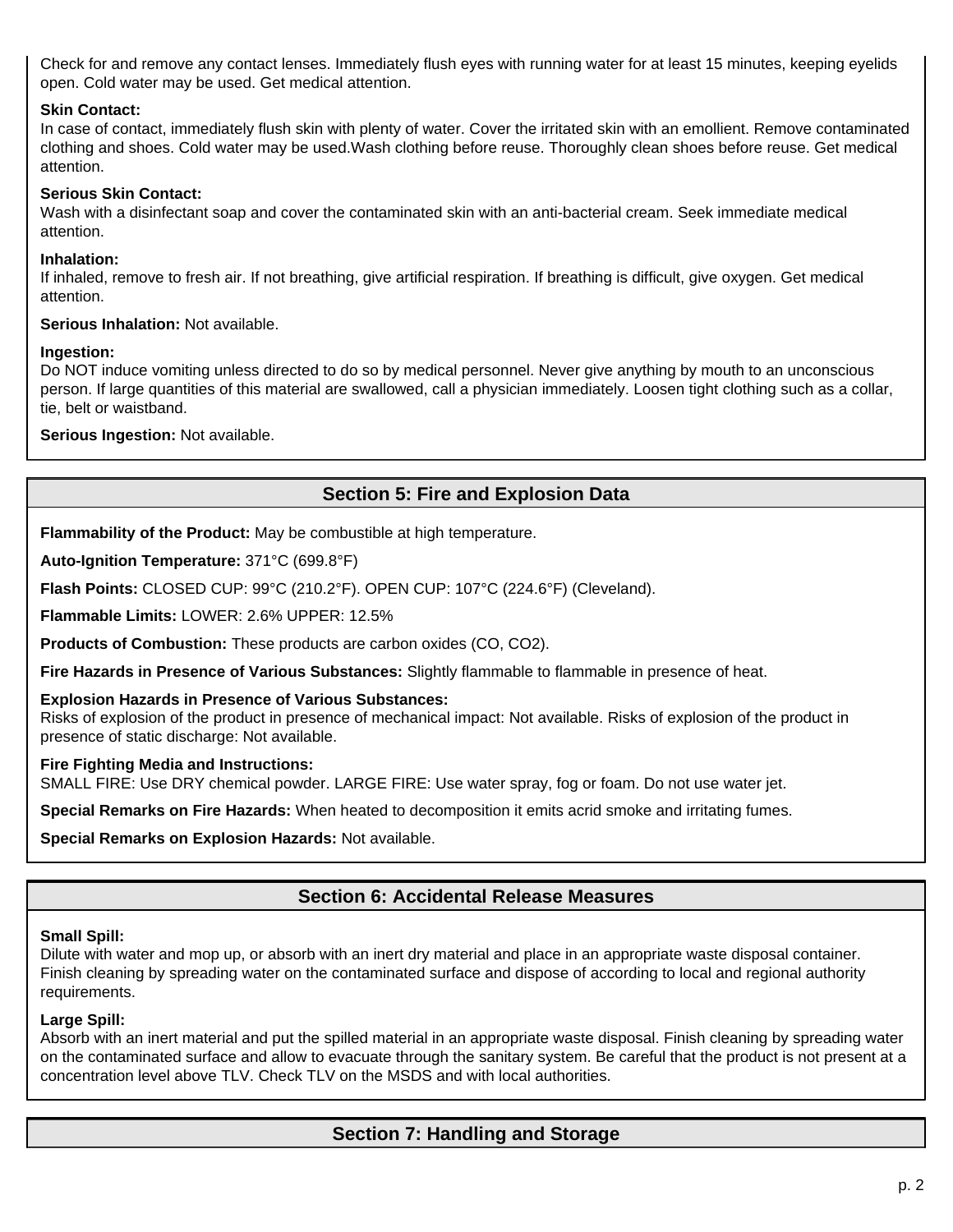#### **Precautions:**

Keep away from heat. Keep away from sources of ignition. Empty containers pose a fire risk, evaporate the residue under a fume hood. Ground all equipment containing material. Do not ingest. Do not breathe gas/fumes/ vapor/spray. Wear suitable protective clothing. In case of insufficient ventilation, wear suitable respiratory equipment. If ingested, seek medical advice immediately and show the container or the label. Avoid contact with skin and eyes. Keep away from incompatibles such as oxidizing agents, reducing agents, acids, alkalis, moisture.

#### **Storage:**

Hygroscopic. Keep container tightly closed. Keep container in a cool, well-ventilated area. Do not store above 23°C (73.4°F).

### **Section 8: Exposure Controls/Personal Protection**

#### **Engineering Controls:**

Provide exhaust ventilation or other engineering controls to keep the airborne concentrations of vapors below their respective threshold limit value. Ensure that eyewash stations and safety showers are proximal to the work-station location.

#### **Personal Protection:**

Splash goggles. Lab coat. Vapor respirator. Be sure to use an approved/certified respirator or equivalent. Gloves.

#### **Personal Protection in Case of a Large Spill:**

Splash goggles. Full suit. Vapor respirator. Boots. Gloves. A self contained breathing apparatus should be used to avoid inhalation of the product. Suggested protective clothing might not be sufficient; consult a specialist BEFORE handling this product.

#### **Exposure Limits:**

TWA: 10 (mg/m3) from AIHA Consult local authorities for acceptable exposure limits.

### **Section 9: Physical and Chemical Properties**

**Physical state and appearance:** Liquid. (Oily liquid.)

**Odor:** Practically Odorless.

**Taste:** Practically Tasteless.

**Molecular Weight:** 76.1g/mole

**Color:** Colorless. Clear

**pH (1% soln/water):** Not available.

**Boiling Point:** 188°C (370.4°F)

**Melting Point:** -59°C (-74.2°F)

**Critical Temperature:** Not available.

**Specific Gravity:** 1.036 (Water = 1)

**Vapor Pressure:** 0 kPa (@ 20°C) 0.08 mmHg at 20 C 0.129 mmHg at 25 C

**Vapor Density:** 2.62 (Air = 1)

**Volatility:** Not available.

**Odor Threshold:** Not available.

**Water/Oil Dist. Coeff.:** The product is more soluble in water; log(oil/water) = -0.9

**Ionicity (in Water):** Not available.

**Dispersion Properties:** See solubility in water, acetone.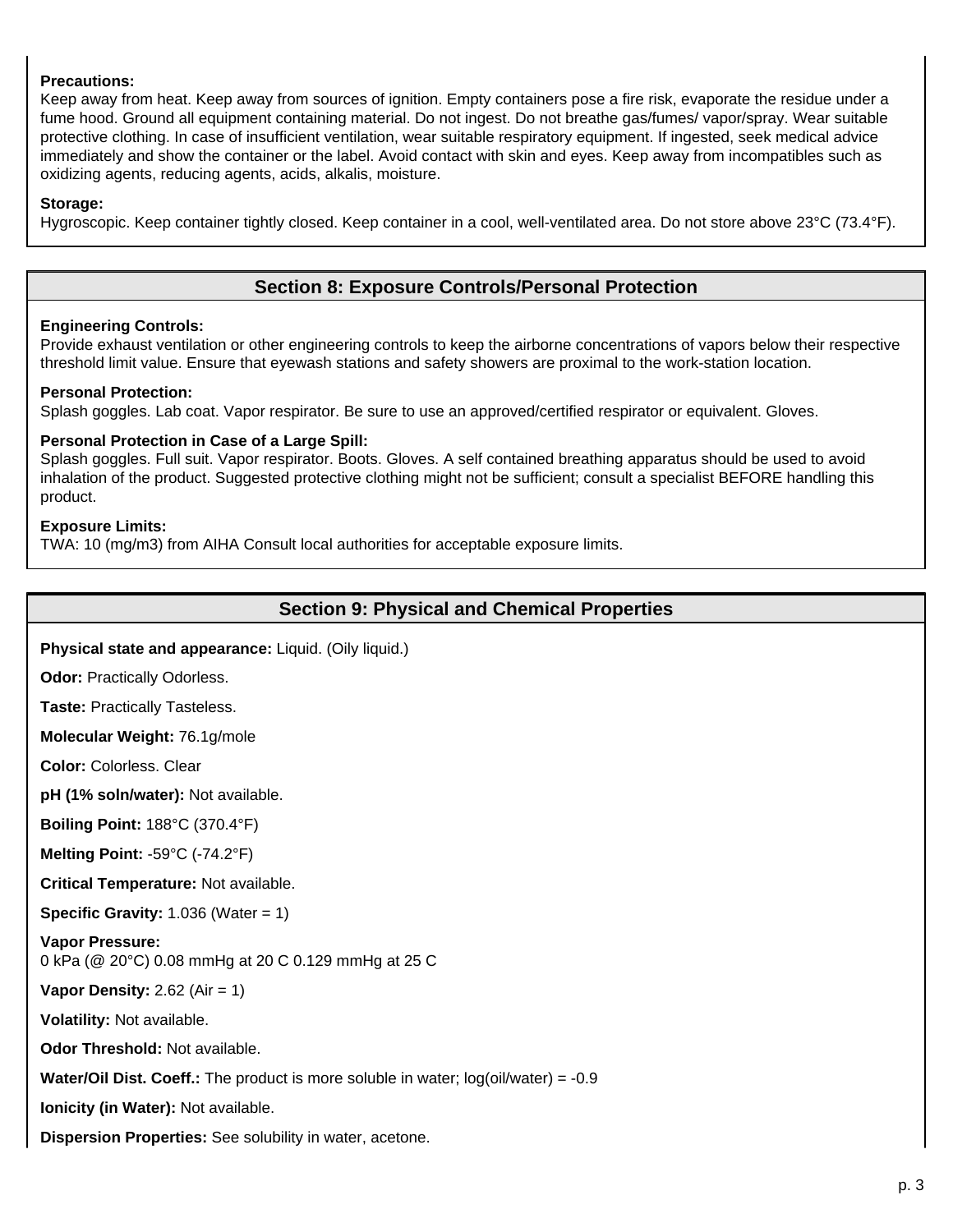## **Section 10: Stability and Reactivity Data**

**Stability:** The product is stable.

**Instability Temperature:** Not available.

**Conditions of Instability:** Incompatible materials, excess heat, exposure to moist air or water

**Incompatibility with various substances:** Reactive with oxidizing agents, reducing agents, acids, alkalis.

**Corrosivity:** Non-corrosive in presence of glass.

#### **Special Remarks on Reactivity:**

Hygroscopic; keep container tightly closed. Incompatible with chloroformates, strong acids (nitric acid, hydrofluloric acid), caustics, aliphatic amines, isocyanates, strong oxidizers, acid anhydrides, silver nitrate, reducing agents.

**Special Remarks on Corrosivity:** Not available.

**Polymerization:** Will not occur.

# **Section 11: Toxicological Information**

**Routes of Entry:** Absorbed through skin. Eye contact.

#### **Toxicity to Animals:**

Acute oral toxicity (LD50): 18500 mg/kg [Rabbit]. Acute dermal toxicity (LD50): 20800 mg/kg [Rabbit].

**Chronic Effects on Humans:** May cause damage to the following organs: central nervous system (CNS).

#### **Other Toxic Effects on Humans:**

Hazardous in case of ingestion. Slightly hazardous in case of skin contact (irritant, permeator), of inhalation.

**Special Remarks on Toxicity to Animals:** Not available.

#### **Special Remarks on Chronic Effects on Humans:**

May affect genetic material (mutagenic). May cause adverse reproductive effects and birth defects (teratogenic) based on animal test data.

#### **Special Remarks on other Toxic Effects on Humans:**

Acute Potential Health Effects: Skin: May cause mild skin irritation. It may be absorbed through the skin and cause systemic effects similar to those of ingestion. Eyes: May cause mild eye irritation with some immediate, transitory stinging, lacrimation, blepharospasm, and mild transient conjunctival hyperemia. There is no residual discomfort or injury once it is washed away. Inhalation: May cause respiratory tract irritation. Ingestion: It may cause gastrointestinal tract irritation. It may affect behavior/central nervous system(CNS depression, general anesthetic, convulsions, seizures, somnolence, stupor, muscle contraction or spasticity, coma), brain (changes in surface EEG), metabolism, blood (intravascular hemolysis, white blood cells - decreased neutrophil function), respiration (respiratory stimulation, chronic pulmonary edema, cyanosis), cardiovascular system(hypotension, bradycardia, arrhythmias, cardiac arrest), endocrine system (hypoglycemia), urinary system (kidneys), and liver. Chronic Potential Health Effects: Skin: Prolonged or repeated skin contact may cause allergic contact dermatitis. Ingestion: Prolonged or repeated ingestion may cause hyperglycemia and may affect behavior/CNS (symptoms similar to that of acute ingestion). Inhalation: Prolonged or repeated inhalation may affect behavior/CNS (with symptoms similar to ingestion), and spleen

### **Section 12: Ecological Information**

#### **Ecotoxicity:**

Ecotoxicity in water (LC50): >5000 mg/l 24 hours [Goldfish]. >10000 mg/l 48 hours [guppy]. >10000 mg/l 48 hours [water flea].

**BOD5 and COD:** Not available.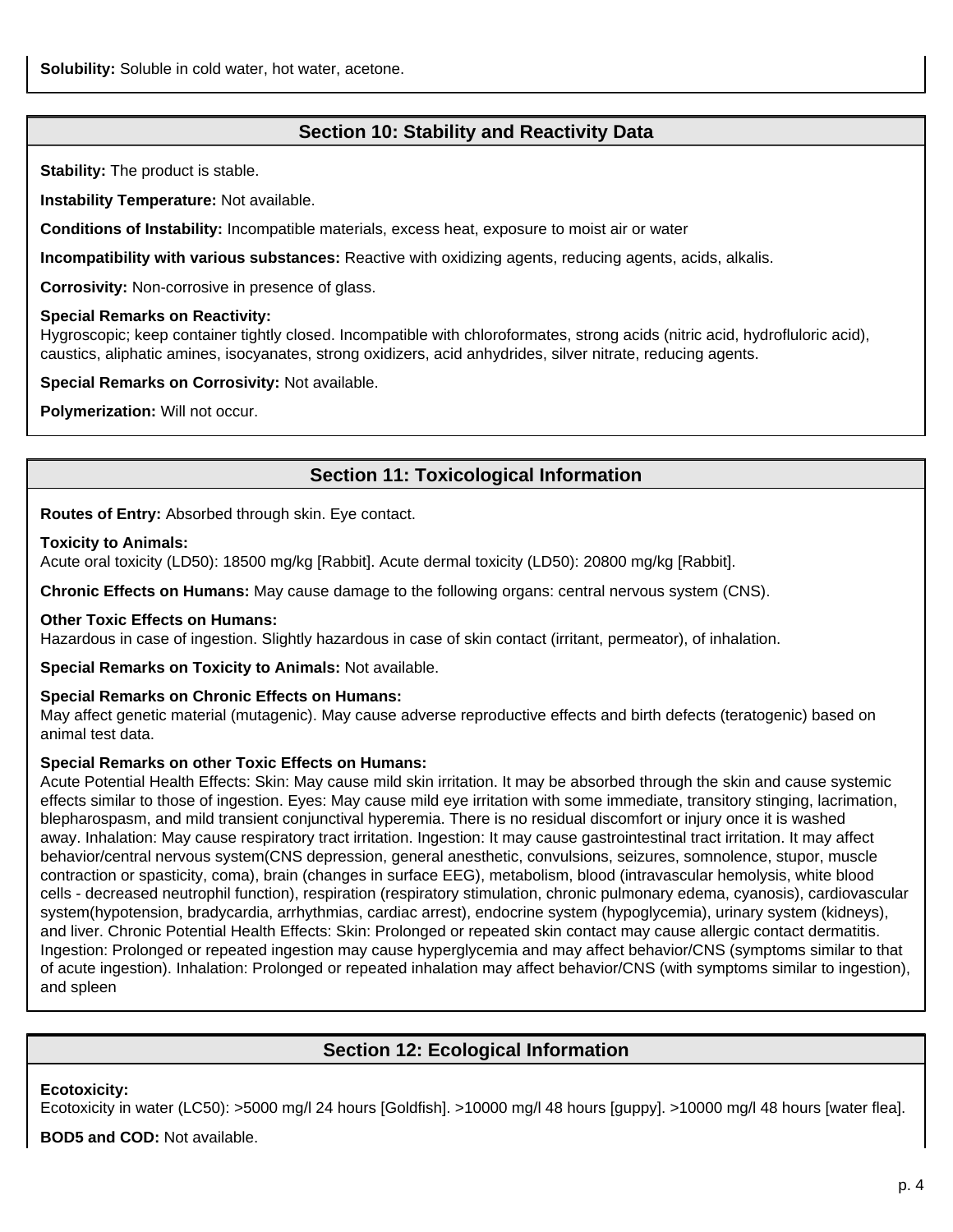#### **Products of Biodegradation:**

Possibly hazardous short term degradation products are not likely. However, long term degradation products may arise.

**Toxicity of the Products of Biodegradation:** The products of degradation are less toxic than the product itself.

**Special Remarks on the Products of Biodegradation:** Not available.

### **Section 13: Disposal Considerations**

**Waste Disposal:**

## **Section 14: Transport Information**

**DOT Classification:** Not a DOT controlled material (United States).

**Identification:** Not applicable.

**Special Provisions for Transport:** Not applicable.

### **Section 15: Other Regulatory Information**

#### **Federal and State Regulations:**

Pennsylvania RTK: Propylene glycol Minnesota: Propylene glycol TSCA 8(b) inventory: Propylene glycol

**Other Regulations:** EINECS: This product is on the European Inventory of Existing Commercial Chemical Substances.

#### **Other Classifications:**

**WHMIS (Canada):** Not controlled under WHMIS (Canada).

#### **DSCL (EEC):**

R21/22- Harmful in contact with skin and if swallowed. S24/25- Avoid contact with skin and eyes.

#### **HMIS (U.S.A.):**

**Health Hazard:** 2

**Fire Hazard:** 1

**Reactivity:** 0

**Personal Protection:** h

**National Fire Protection Association (U.S.A.):**

**Health:** 0

**Flammability:** 1

**Reactivity:** 0

**Specific hazard:**

#### **Protective Equipment:**

Gloves. Lab coat. Vapor respirator. Be sure to use an approved/certified respirator or equivalent. Splash goggles.

### **Section 16: Other Information**

#### **References:**

-Hawley, G.G.. The Condensed Chemical Dictionary, 11e ed., New York N.Y., Van Nostrand Reinold, 1987. -SAX, N.I. Dangerous Properties of Indutrial Materials. Toronto, Van Nostrand Reinold, 6e ed. 1984. -The Sigma-Aldrich Library of Chemical Safety Data, Edition II. -Supplier MSDS -LOLI -RTECS -HSDB